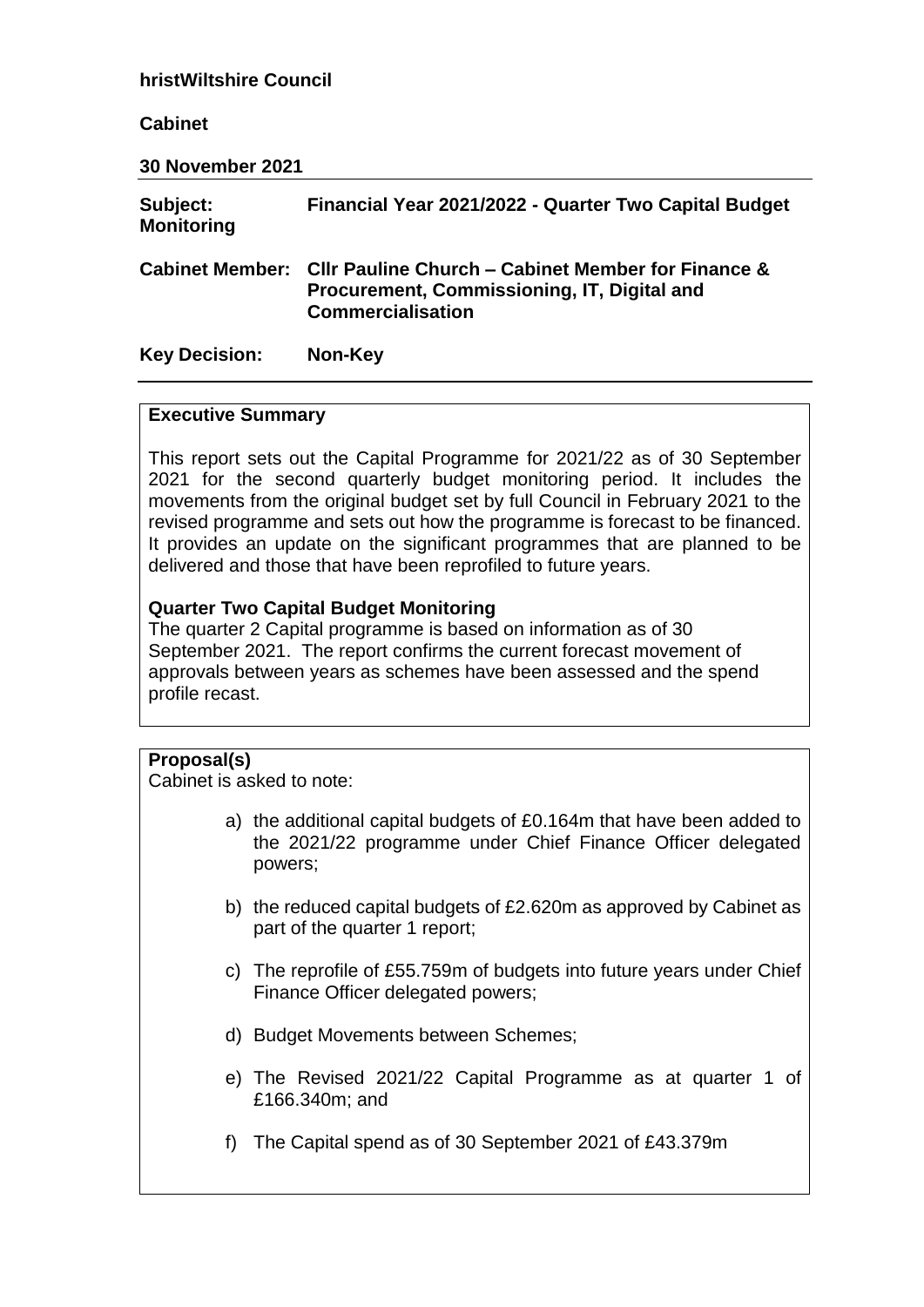Cabinet is asked to approve:

- g) Allocate and re-profile £0.275m capital budget from Other Capital Schemes to be confirmed to Electric Vehicle Charing Infrastructure Plan in line with the cabinet recommendations on the 12<sup>th</sup> October 2021;
- h) Allocate and reprofile £0.860m capital budget from Other Capital Schemes to be confirmed to Depot Strategy to cover the forecast overspend on phase 1;
- i) Remove the remaining budget of £1.117m from Other Capital Schemes to be confirmed all future new capital requests will need to go to cabinet and then on to Full Council if committing the Council to new borrowing;
- j) Increase Capital Receipt Enhancement Budget by £0.500m to fund the demolition of former Christie Miller leisure centre in Melksham, which will be financed from future capital receipts;
- k) The change that the tenant at Porton Innovation Centre will now pay for the furnishing and the Council will continue to pay for the Mechanical and Engineering but recover the cost over ten years instead of five as originally approved by Cabinet in June 2021; and
- l) That the £0.400m allocated towards the replacement of Millstream Approach East Bridge is no longer required following the outcome of structural assessment work. To approve that £0.150m of this budget can be reallocated to the redevelopment of the coach park and approve the removal of the remaining budget from the capital programme.

## **Reason for Proposal(s)**

To inform effective decision making and ensure sound financial management as part of the Councils overall control environment.

To inform Cabinet on the financial position of the Council on the 2021/22 capital programme as at quarter 2 (30 September 2021).

**Terence Herbert Chief Executive**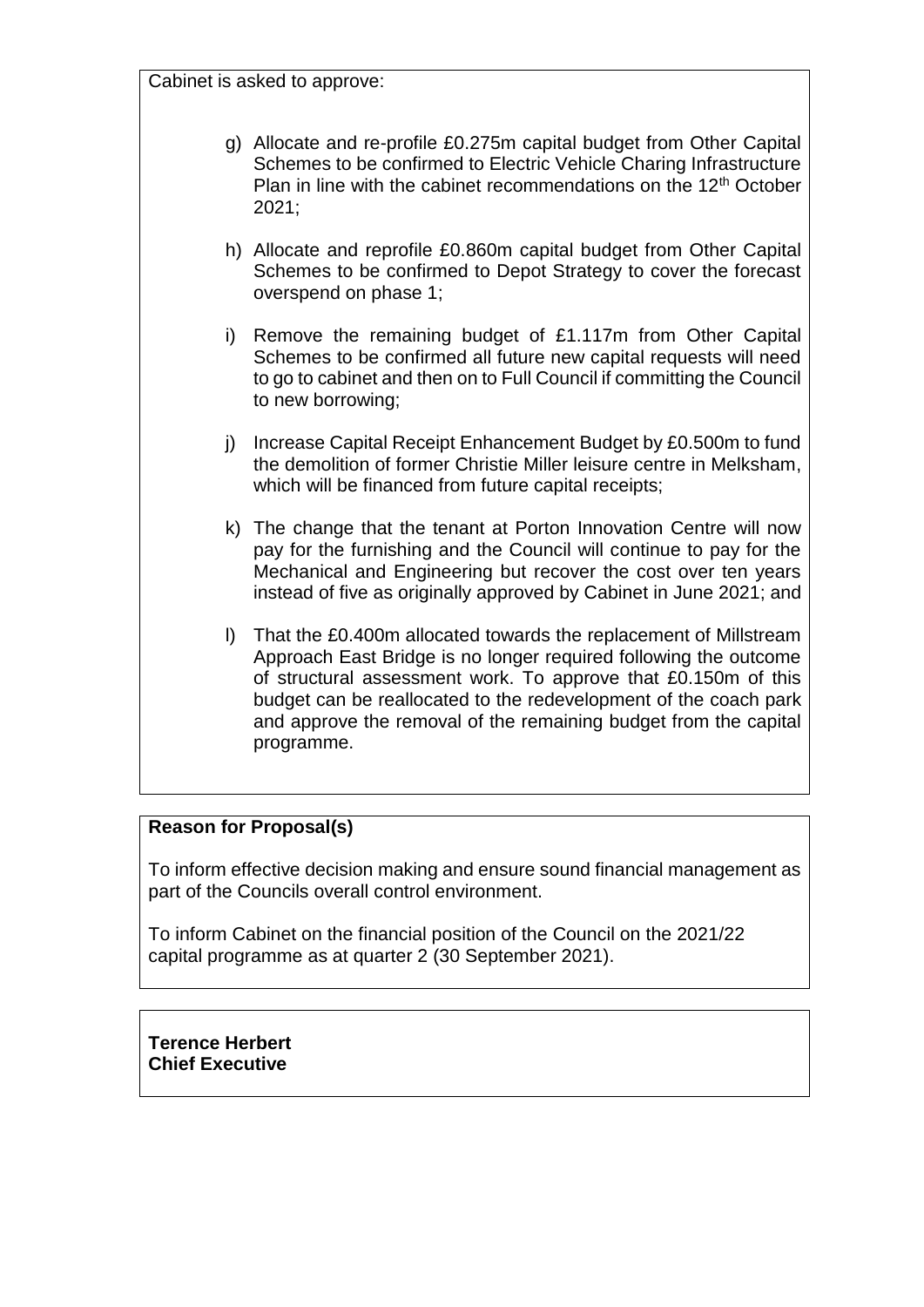# **Wiltshire Council Cabinet 30 November 2021 Subject: Financial Year 2021/2022 - Quarter Two Capital Budget Monitoring Cabinet Member: Cllr Pauline Church – Cabinet Member for Finance & Procurement, Commissioning, IT, Digital and Commercialisation Key Decision: Non-Key**

# **Purpose of Report**

1. To advise Members of the 2021/22 Capital Programme position as at quarter 2 (30 September 2021) with suggested actions as appropriate.

# **Relevance to the Council's Business Plan**

2. Budget monitoring and reporting supports effective decision making and the alignment of resources and financial performance to the Council's priorities and objectives as laid down in the Business Plan.

## **Background**

# **CAPITAL PROGRAMME MONITORING 2021/22 – QUARTER TWO**

- 3. The Council approved a net capital programme budget for 2021/22 of £214.351m at its meeting on 23 February 2021. As part of in year budget monitoring and the final year end position Cabinet approved the reprogramming of £6.392m and slippage of £20.340m into 2021/22, this increased the Capital programme to £241.083m.
- 4. As part of the quarter 1 capital programme report actions were recorded which amended the capital programme budget to £224.555m as of 20<sup>th</sup> June 2021.

## **Main Considerations for the Council**

- 5. As part of quarter 2 review the Chief Finance officer has authorised the addition of £0.164m budget under his delegated powers. These increases are set out in Appendix B and discussed later in the report, these increases have no effect on the net funding position of the programme or the approved borrowing level.
- 6. Capital schemes have also been reviewed and £55.759m budget has been reprogrammed into future years to align with forecast programme delivery. There are no negative financial or reputational implications to report from this re-programming.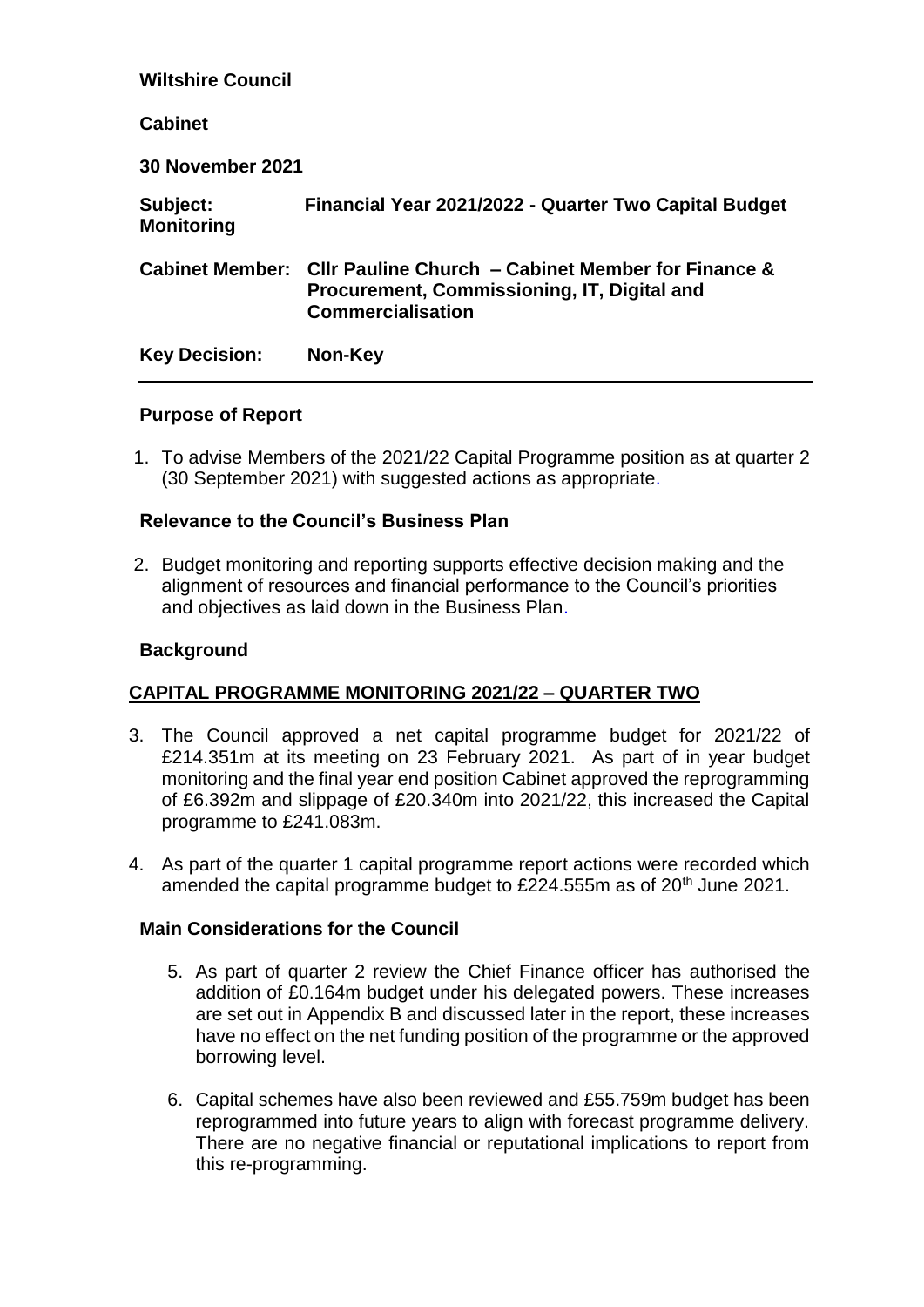- 7. In line with the approvals sought in the Capital Programme Q1 report £2.620m budget has been removed from the programme.
- 8. The Capital Programme for 2021/22 stands at £166.340m as of 30 September 2021 after the above changes have been made. The table below summarises the budget movements discussed.
- 9. Cabinet is asked to authorise the allocation and reprofile of £0.275m to Electric Vehicle Charging Infrastructure Plan and £0.860m to Depot Strategy Phase 1 from the Other Capital Schemes to be confirmed budget.
- 10.Cabinet is asked to authorise the removal of the remaining budget of £1.117m allocated to Other Capital Schemes to be confirmed. All future new capital requests that commit the Council to new borrowing will need to go to Cabinet and then on to Full Council.

| Table 1 - 2021/22 Q2 Capital Programme Amendments |
|---------------------------------------------------|
|---------------------------------------------------|

| Capital Programme 2021/22 as at 30th June 2021                                    | 224.555   |
|-----------------------------------------------------------------------------------|-----------|
| Amendments to Capital Programme Authorised as part of from Qtr. 1 Review to Note: |           |
| Budget removed form the programme                                                 | $-2.620$  |
| Amendments to Capital Programme from Qtr. 2 Review to Note:                       |           |
| Additional budgets added to the programme                                         | 0.164     |
| Budgets reprogrammed from 2021/2022 into future years                             | $-55.759$ |
| Capital Programme 2021/22 as at 30th September 2021                               | 166.340   |
| <b>Requested Budget Movements for approval Qtr.2</b>                              |           |
| From: Other Capital Schemes to be Confirmed                                       | $-1.135$  |
| To: Electric Vehicle Charging Infrastructure Plan                                 | 0.275     |
| To: Depot Strategy Phase 1                                                        | 0.860     |
| Requested Budget reductions for approval Qtr.2                                    | -1.117    |

- 11.The programme remains ambitious, historically Wiltshire Councils average annual Capital Programme spend is circa £100m. There are however some significant schemes included in the programme that is driving the budget level, these are detailed in the report below.
- 12.As reported nationally shortages in supply chain in relation to materials, drivers and workforce is creating high risk with deliverability and price for capital projects. Construction material prices have seen increases in the region of 30%-40% and availability of key materials is becoming an increasing issue. This is currently being managed within built in contingencies but could present bigger issues in future months as this position looks set to continue.
- 13.The total capital expenditure as at quarter 2 is £43.379m, approx. 26% of the total budget. The low spend figure is an indication that schemes are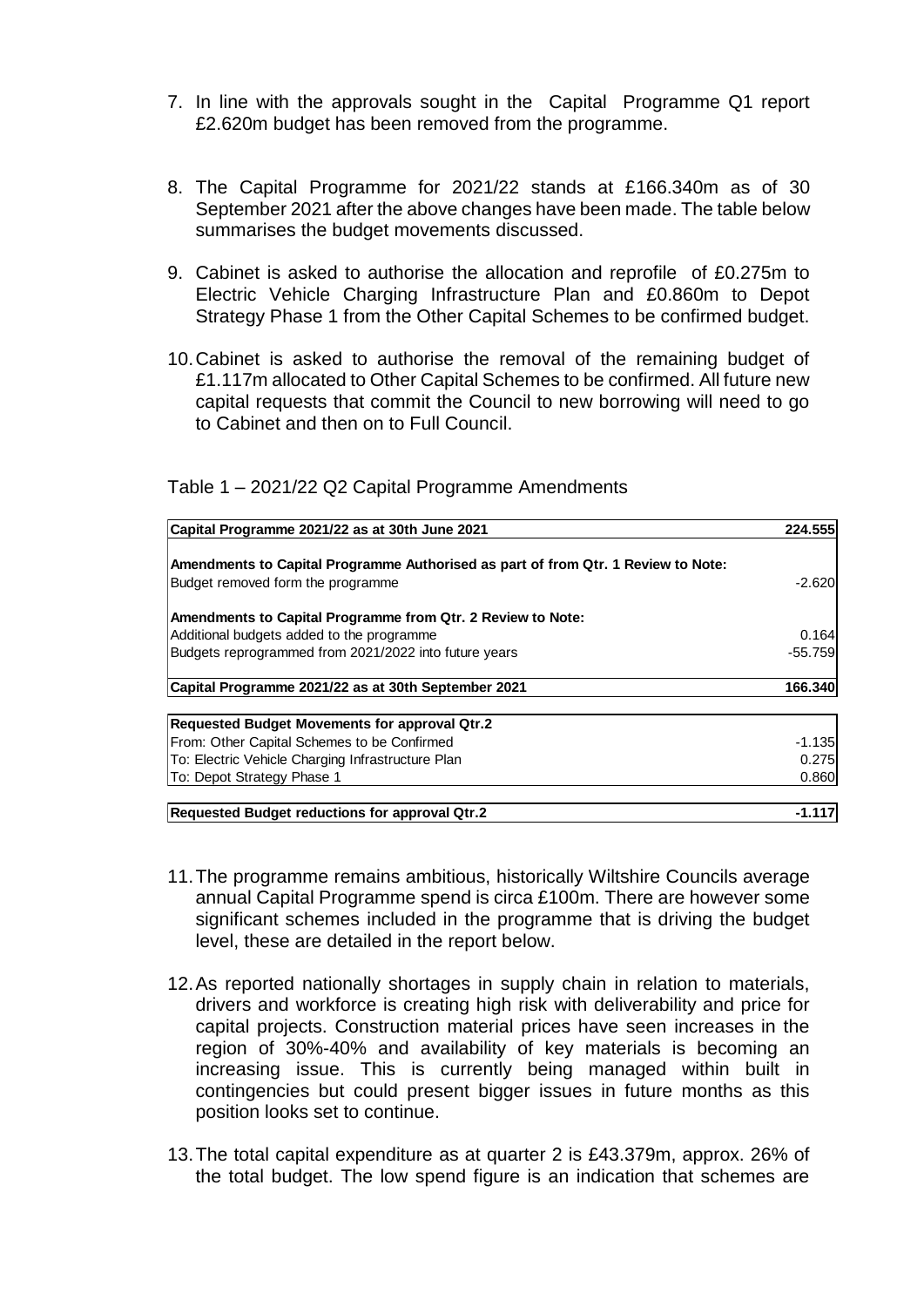progressing slower than anticipated, however officers are still forecasting that these schemes will progress and spend to budget in 2021/22. It should also be noted that the spend figure does not include commitments, officers are advising that work has been completed and not invoiced or is scheduled for completion in 2021/22.

- 14.As previously reported in quarter 1 report the biggest implication from not delivering the capital programme as planned is linked to schemes funded by borrowing. This impacts on the Financing and Investment Income and Expenditure revenue budget which is set based on the programme for the previous financial year. £1.869m underspend on the Financing and Investment Income and Expenditure budget was reported at quarter 1, this has increased to £1.926m.
- 15. The 2021/22 capital schemes funded by borrowing inform the Financing and Investment Income and Expenditure budget for 2022/23, if the programme is set too high and is not deliverable then revenue budget is set aside that is not required and is diverted away from key services. The programme needs to be reviewed to ensure it is robust and achievable and to inform the 2022/23 Budget setting process.
- 16.A detailed financial position by scheme is shown in Appendix A for cabinet to review. The summary position is shown in the table below.

|                                          | <b>Original</b><br><b>Budget</b><br><b>Approved Feb</b><br>2021 | <b>Revised</b><br><b>Budget</b> | <b>Actual Spend</b><br>as at Qtr. 2 | % Actual to<br><b>Budget</b> |
|------------------------------------------|-----------------------------------------------------------------|---------------------------------|-------------------------------------|------------------------------|
|                                          | A                                                               | <u>B</u>                        | <u>c</u>                            | C/B                          |
|                                          | £m                                                              | £m                              | £m                                  | £m                           |
| Corporate Director - People              | 33.597                                                          | 21.474                          | 5.939                               | 28%                          |
| Corporate Director - Resources           | 83.988                                                          | 51.021                          | 11.983                              | 23%                          |
| Corporate Director - Place & Environment | 65.189                                                          | 71.816                          | 18.386                              | 26%                          |
| General Fund Total 2021/22               | 182.774                                                         | 144.311                         | 36.308                              | 25%                          |
| <b>Housing Revenue Account</b>           | 31.577                                                          | 22.029                          | 7.071                               | 32%                          |
| General Fund and HRA Programme 2021/22   | 214.351                                                         | 166.340                         | 43.379                              | 26%                          |

Table 2 – 2021/22 Q2 Capital Programme

## **People**

- 17.The table below shows the quarter 2 capital programme summary position for People Directorate. The revised budget stands at £21.474m and spend is currently at 28%. A new budget line has been included for the investment in Children's Homes as approved in the quarter 1 report.
- 18.As approved in the Prioritisation of Community Infrastructure Levy Spending Cabinet report in September, £6.43m CIL funding has been approved for the Phase 1 expansion of Abbeyfield School. This has been actioned and the profiled budget can be seen on Appendix B, £0.094m was added into the 21/22 budget.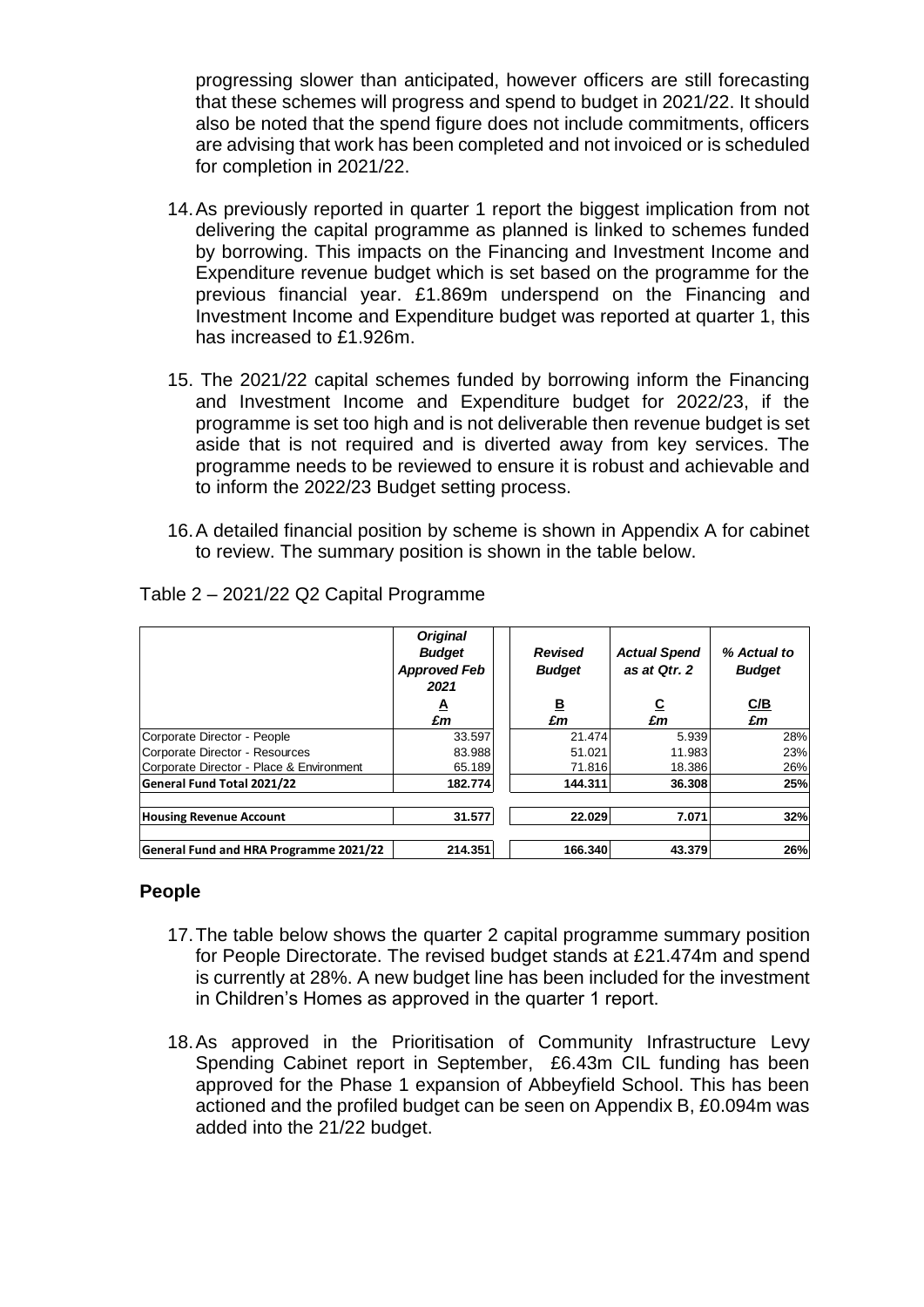19.£8.5m budget has been reprogrammed into future years in line with current delivery plans.

|                                       | <b>Original</b><br><b>Budget</b><br><b>Approved Feb</b><br>2021<br>A<br>£m | Revised<br><b>Budget</b><br>B<br>£m | <b>Actual Spend</b><br>as at Qtr. 2<br><u>c</u><br>£m | % Actual to<br><b>Budget</b><br><u>C/B</u><br>£m |
|---------------------------------------|----------------------------------------------------------------------------|-------------------------------------|-------------------------------------------------------|--------------------------------------------------|
|                                       |                                                                            |                                     |                                                       |                                                  |
| <b>Education &amp; Skills</b>         | 23.619                                                                     | 15.066                              | 5.046                                                 | 33%                                              |
| Joint Commissioning                   | 9.978                                                                      | 5.888                               | 0.893                                                 | 15%                                              |
| Children's Social Care                | 0.000                                                                      | 0.500                               | 0.000                                                 | 0%                                               |
| Learning Disabilities & Mental Health | 0.000                                                                      | 0.020                               | 0.000                                                 | 0%                                               |
| Corporate Director - People           | 33.597                                                                     | 21.474                              | 5.939                                                 | 28%                                              |

Table 3 – 2021/22 Capital Programme, People Services

Education & Skills

- 20.In March 2021, Cabinet approved a list of 41 large, planned maintenance projects including roof replacements, full rewires and heating system replacements to be completed in 2021/22. The majority of these projects were completed over the summer holiday period, although invoices were not received and paid during Q2 the funds have been committed and projects completed. In addition, £0.800m was set aside to fund reactive/emergency works including those identified through ongoing servicing. This has resulted in many additional projects already underway at schools and will continue to fund others as we go into the Winter season. A large scheme to replace time expired temporary accommodation at Preshute Primary has completed over the summer.
- 21.Expansion projects also underway include expansions to Lea and Garsdon Primary School, Bitham Brook Primary School, Marlborough St John's and the provision of a new Alternative provision unit at Hope Nature Centre. During the summer, works also took place at several schools to make them accessible for pupils with additional needs joining from September 2021.

Joint Commissioning

- 22.SEND capital schemes are on track to deliver benefits for Wiltshire children and young people with SEND. In June we updated the Department of Education on how we have used £1.360m from them to support the creation of 155 additional high needs places over the last three years.
- 23.Wiltshire has been awarded a further £2.055m which is to be used to deliver further places primarily for September 2022. Funding will be committed throughout the year in line with local priorities and needs identified through a Specialist Provision Strategy.
- 24.The Silverwood build programme is progressing at pace, with a detailed build design finalised through a successful and extensive programme of codesign with pupils, parents and carers, staff, and governors. On 13th July Cabinet approved a further £5.283m to be reprofiled to £3m in 2023/24 and £2.283m in 2024/25. The additional capital was allocated in recognition of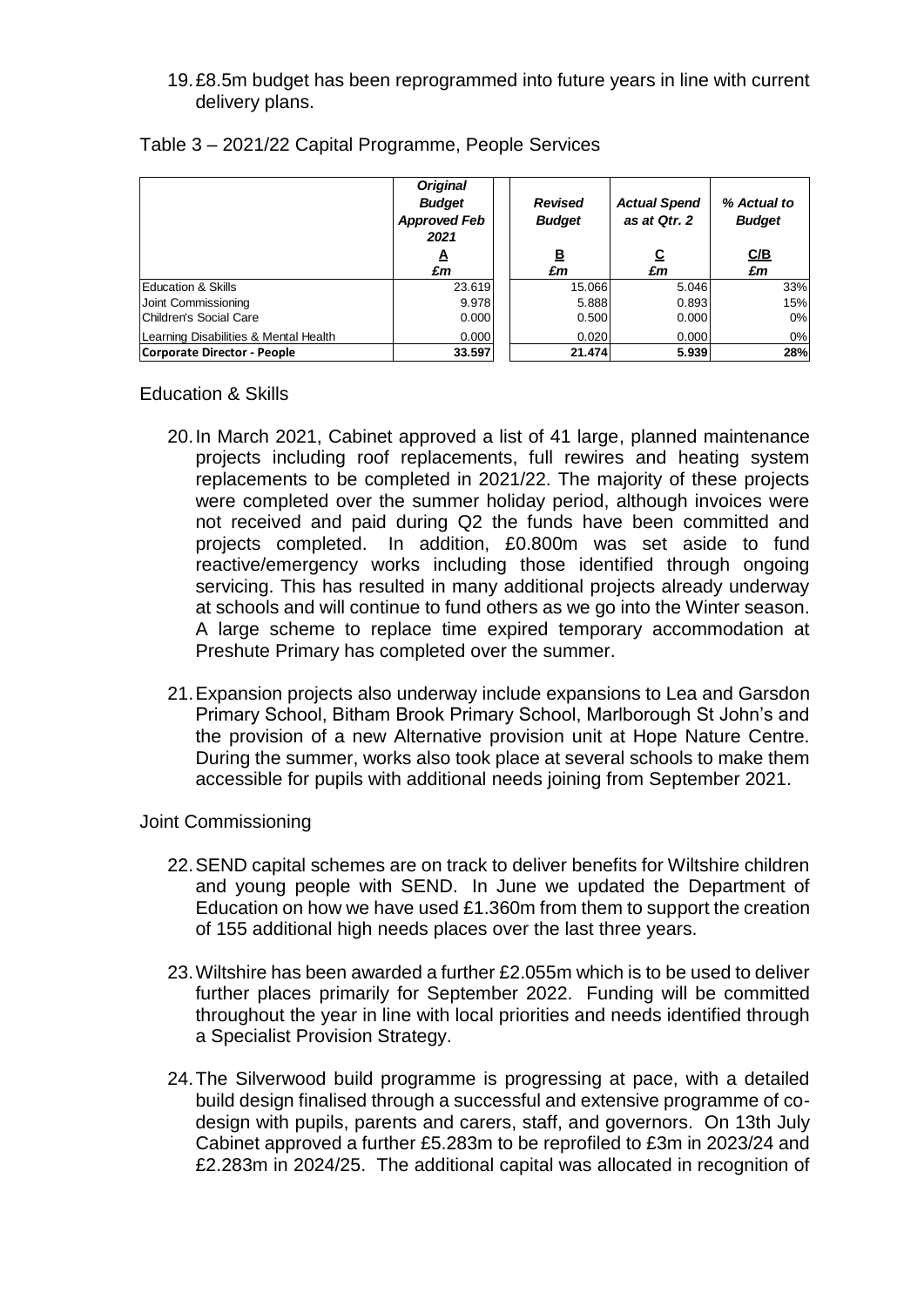increased and unforeseeable cost pressures due to a combination of factors including extreme volatility in the construction market with significant increases in material prices and challenges in supply, and the unique nature of the site requiring measures to protect its biodiversity.

- 25.Planning permission was granted recently, and the Council continues to work closely with the main construction partner, Willmott Dixon, over the rest of the year in preparation for a start of the main construction works in March 2023. Some enabling works will be taking place during the autumn to ensure the site is prepared for the main programme start in March.
- 26.The Silverwood build programme will deliver significant additional places from September 2023 for learners with SEND, and in the meantime, schemes have been being progressed at pace to ensure we have sufficient capacity for learners requiring specialist provision through the SEND Special School Capacity and Alternative Provision budget. This will see the creation of 64 new specialist provision places across the county for September 2021 in both special schools and resource bases.
- 27.The delivery plan has been reviewed and, due to planning and impact of COVID-19, £6m budget has been reprogrammed into future years to match the revised profile.

Children's Social Care

- 28.As part of Capital Programme quarter 1 report recommendations and approvals a new capital budget of £1.5m has been added to the programme and budget moved from Other Capital Schemes to be approved. This was to enable a capital grant bid to be submitted to the DfE for building, buying or refurbishing children's residential homes to meet growing demand.
- 29.Corporate leadership team will be considering options from officers which range from new build construction to purchase of an existing property. Operational model options include operating in house or, commissioning an experienced provider to operate from the building. Quality, safeguarding flexibility and value for money will inform decision making.

## **Resources**

- 30.The table below shows the quarter 2 capital programme summary position for Resources Directorate. The revised budget stands at £51.021m and spend is currently at 23%.
- 31.Budget of £2.545m has been removed from Wiltshire College Loan as part of the approvals from the quarter 1 report.
- 32.£34.136m budget has been reprogrammed into future years; this will be discussed in more detail below.
- 33.It is recommended that Cabinet allocate and re-profile £0.275m to Electric Vehicle Charging Infrastructure Plan as presented and approved in the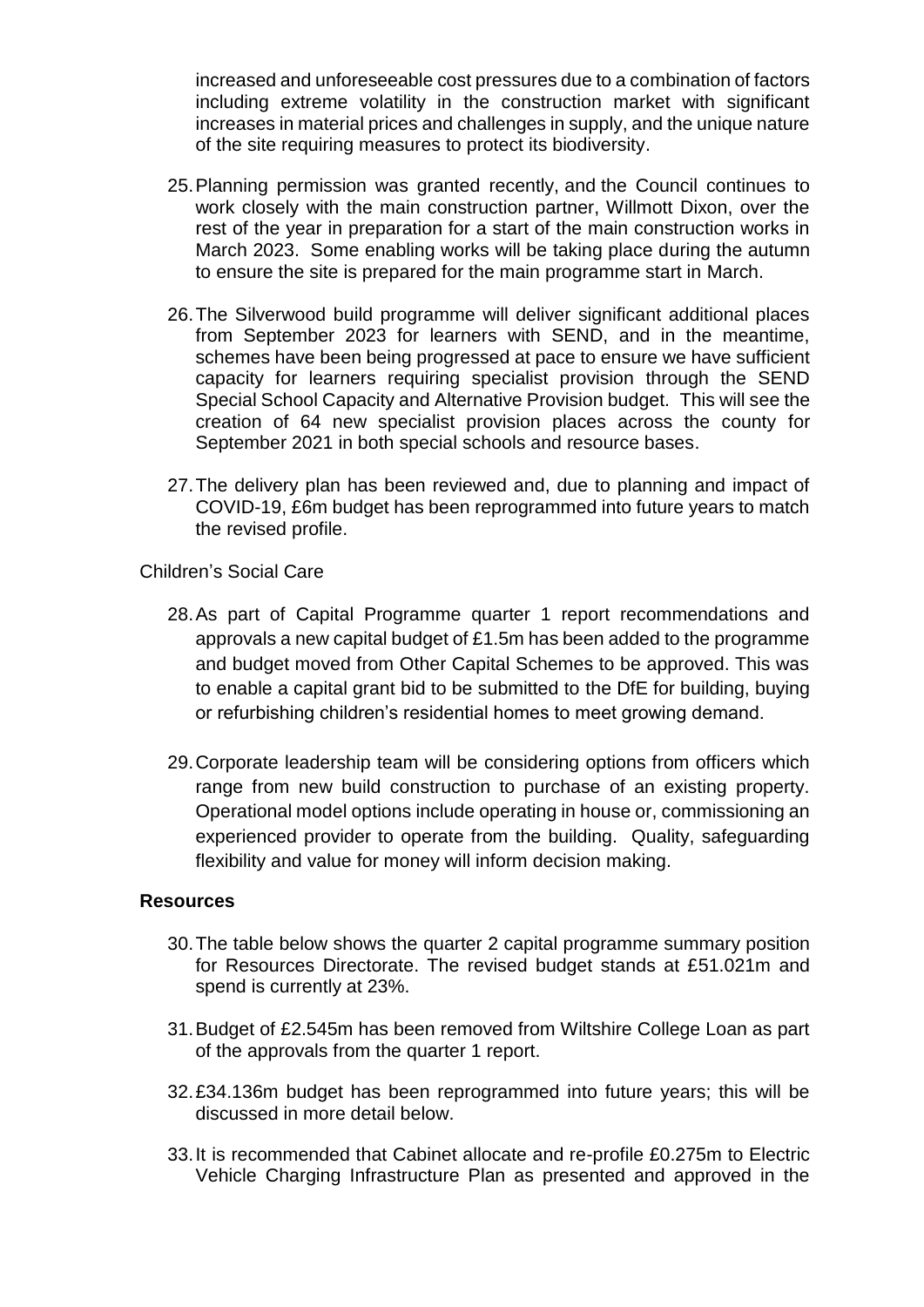cabinet report on the 12<sup>th</sup> October 2021 and £0.860m to Depots Strategy Phase 1 to cover the forecast overspend; from Other Capital Schemes to be confirmed budget. The remaining budget of £1.117m on Other Capital Schemes to be confirmed is then recommended to be removed from the programme.

| Table 4 – Capital Programme 2021/22, Resources |  |  |
|------------------------------------------------|--|--|
|------------------------------------------------|--|--|

|                                  | <b>Original</b><br><b>Budget</b><br><b>Approved Feb</b><br>2021<br>A<br>£m | <b>Revised</b><br><b>Budget</b><br><u>B</u><br>£m | <b>Actual Spend</b><br>as at Qtr. 2<br><u>ତ</u><br>£m | % Actual to<br><b>Budget</b><br><u>C/B</u><br>£m |
|----------------------------------|----------------------------------------------------------------------------|---------------------------------------------------|-------------------------------------------------------|--------------------------------------------------|
| Housing & Commercial Development | 31.973                                                                     | 28.500                                            | 6.626                                                 | 23%                                              |
| Capital Loans to Stone Circle    | 33.827                                                                     | 11.561                                            | 3.211                                                 | 28%                                              |
| Digital & Information            | 18.188                                                                     | 6.960                                             | 1.612                                                 | 23%                                              |
| <b>Resources</b>                 | 0.000                                                                      | 4.000                                             | 0.534                                                 | 13%                                              |
| Corporate Director - Resources   | 83.988                                                                     | 51.021                                            | 11.983                                                | 23%                                              |

Housing & Commercial Development

- 34. A restricted Cabinet report for the Housing Infrastructure Fund and Lackham College land purchase went to Cabinet in July 2021, discussions are ongoing with landowners and Homes England, it is likely that budgets will need to be reprofiled in line with the revised programme, this will be actioned once approved.
- 35.Three main expansion and refurbishment projects at Highway Depots are underway this year. Wootton Basset and High Post are due for completion in October 2021, and Warminster is due to complete 2022.
- 36.Two further projects for a new depot in the south west, Hindon Stagger and the refurbishment and expansion of Parsonage Way in Chippenham. Due to necessary changes in scope, and unforeseen site complexities an overspend of £0.860m is forecast for these two sites, the forecast includes standard capital project contingency.
- 37.The forecast for Hindon Stagger has increased due to increased costs for the removal of contaminated chippings and for the utility supply. At Parsonage Way unfavourable ground conditions were uncovered that has meant a different design is now required and it was necessary to enlarge the garage storage area to accommodate the allocated gritter vehicles.
- 38.It is recommended that Cabinet approve £0.860m from the Other Capital Schemes to be approved budget. The Depot Phase One programme covers five sites so there is potential that as schemes complete there could be underspends as each site has a contingency budget, this will be managed within the whole programme and any underspend released once the full programme completes.
- 39.The recommendation to increase the Capital Receipt Enhancement budget by £0.500m will support the capitalisation of the former Christie Miller leisure centre in Melksham demolition costs and it is recommended to fund the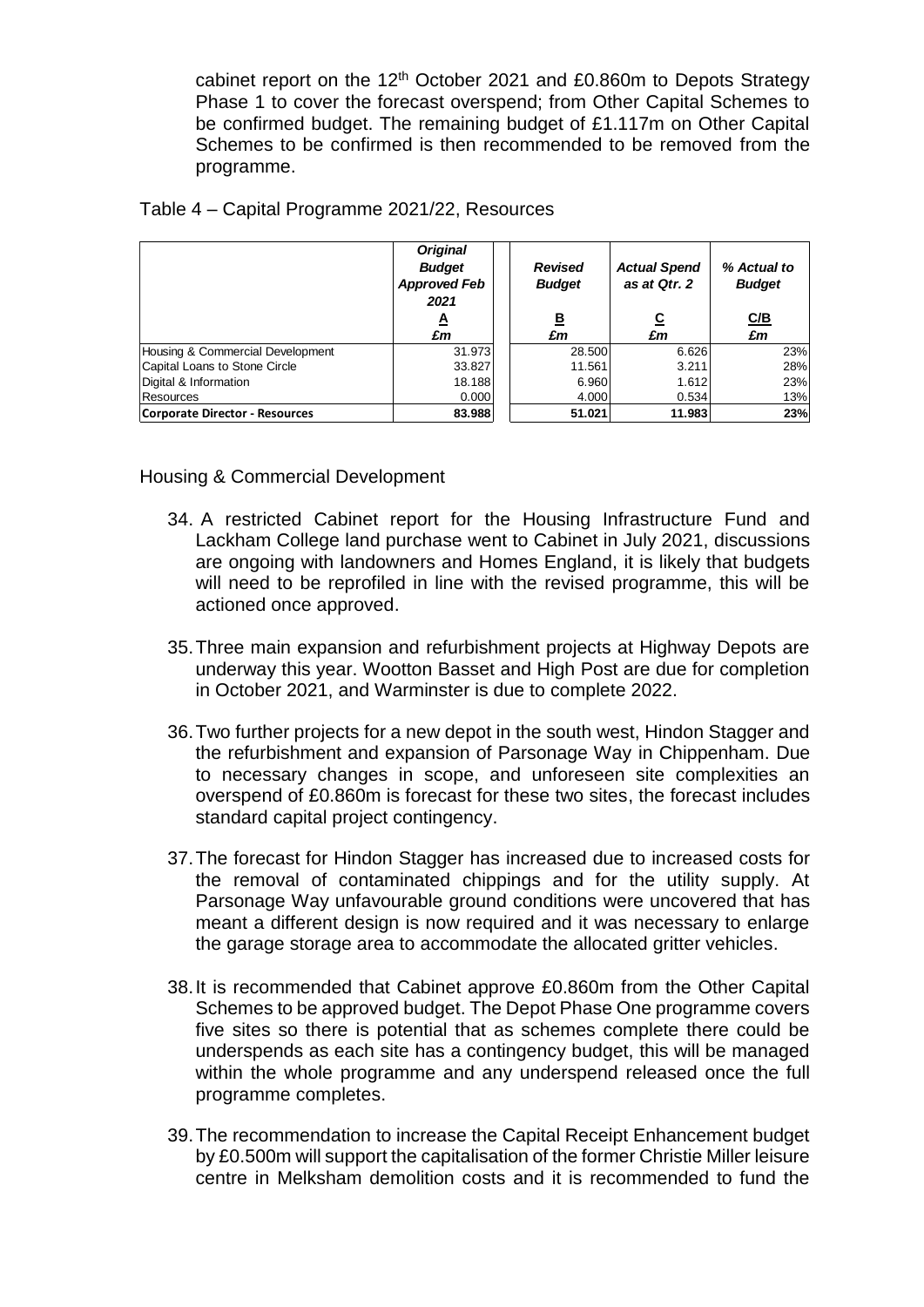works from future capital receipts. A valuation has been undertaken which confirms that the asset value would be enhanced by undertaking the demolition.

- 40.Operational Property Energy Efficiency and Generation and Public Sector Decarbonisation budgets have multiple projects underway to reduce the council's carbon emissions and generate utility cost savings from the property estate. These projects include lighting upgrades, PV installations, upgraded air handling units, and the installation of air source heat pumps and include all types of property in the estate including leisure centres, depots, respite centres and hub buildings. Combined these programmes are forecast to spend £6.485m in 2021/22, for the quarter 2 review £1m was reprogrammed into future years to match delivery plans.
- 41.£4.042m budget is for Facilities Management works and covers essential projects on the council's property estate to repair and maintain buildings and systems to keep them open and safe.
- 42.Included within 2021/22 is a £0.400m budget under Salisbury Central Car Park and Maltings for the replacement of the Millstream approach East Bridge. The outcome of structural assessment is that this work is not required as it found that the bridge could deal with the expected loading providing its condition was monitored and abnormal loads re-routed via other routes.
- 43.The bridge replacement was linked to the redevelopment potential of the Maltings Central Car Park site and the delivery of the River Park masterplan. The Council is collaborating with the Environment Agency on the River Park project. The coach park is a fundamental element on the River Park masterplan. The Environment Agency is currently raising and resurfacing the coach park as part of the current project, but further work will be required to redevelop it in line with the master plan objectives for an improved visitor gateway to the city. The Council could plan these works now and take the opportunity to accelerate the regeneration of the coach park and avoid duplication of some works, which would lower the reputation and economic risk profile be removing delay.
- 44. Cabinet is asked to approve £0.150m of the East Bridge £0.400m budget is reallocated to the redevelopment of the coach park and that the balance after covering the structural assessment is removed from the capital programme as is no longer required.

Capital Loans to Stone Circle

45.This represents the capital loan funding to Stone Circle companies for 2021/22. The Stone Circle governance review went to Cabinet in September and the company are working on an updated Business Plan to address the actions in the report. £21.466m budget has been reprogrammed into future years for Stone Circle Housing Company in line with current delivery, there are insufficient properties coming to the market within busines plan parameters and as such the number of properties being purchased is less than originally anticipated.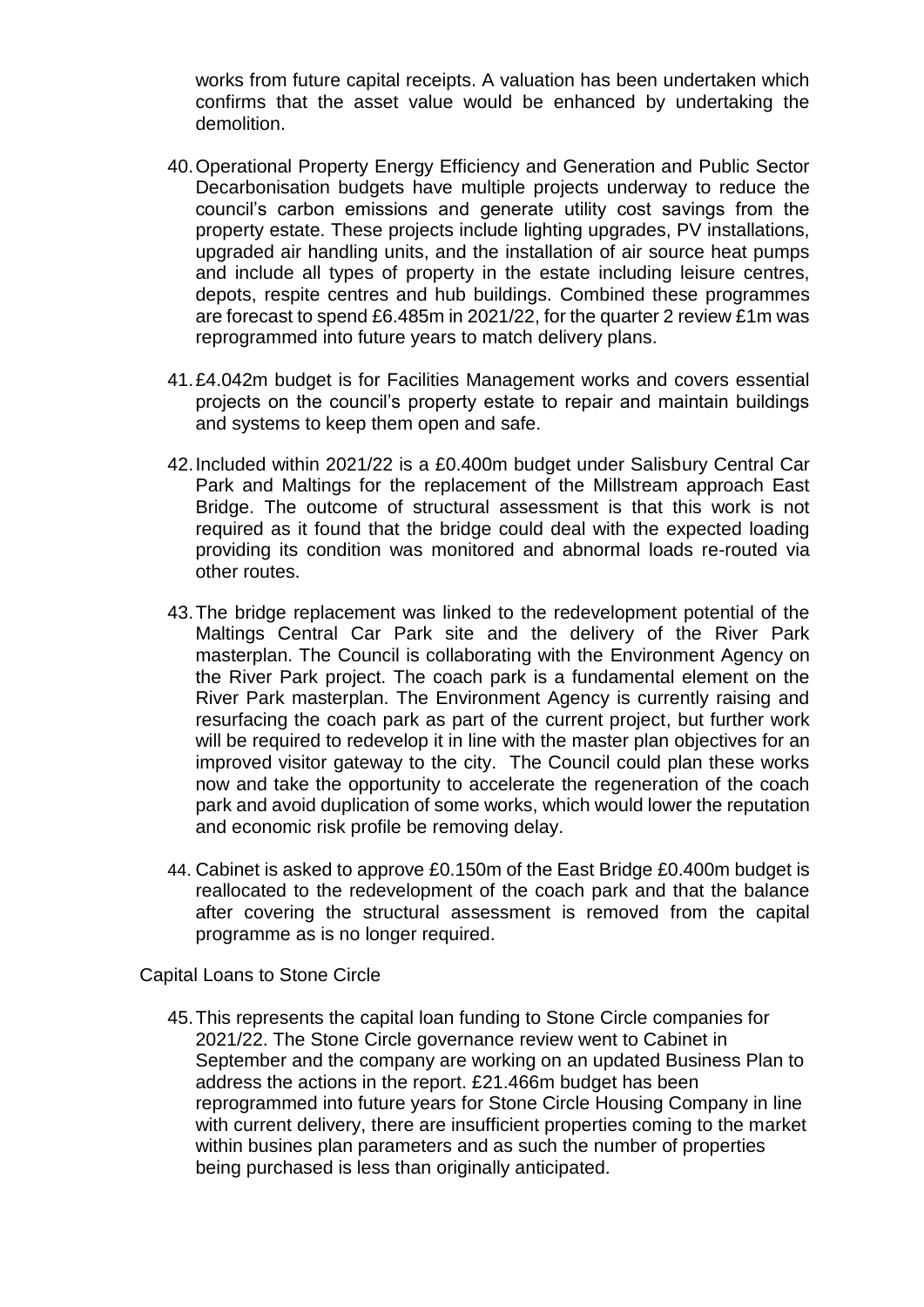- 46. As at 30<sup>th</sup> September, for 2021/22 15 properties had been purchased, this brings the total Stone Circle Housing portfolio to 29.
- 47. Stone Circle Development Company has 5 schemes in its approved Business Plan. Priestly Grove is now at planning stage, with a 9-unit scheme submitted in May 2021. Ashton Street and Marlborough Resource Centre are well underway and planning applications will be submitted in the Autumn. Tisbury Spots Centre and Stoneover Lane RWB are in development stage and going through pre application advice. £1m budget has been reprogrammed into future years in line with current delivery plan.

#### Digital and Information

- 48. ICT capital programme is shown across Applications, Get Well, Other Infrastructure and Business as usual and covers staff costs and project costs to deliver key infrastructure, applications, cost of replacing staff devices and for further digital transformation and activities and emerging fields like business intelligence. A refresh of the technology in the main council chamber will also be undertaken this financial year.
- 49.The Microsoft Navigator budget is fully committed and has been allocated to Automation as part of Organisational Recovery. This work is going to expand the use of Robotic Process Automation to automate simple tasks across the Council. This engagement will also deliver an automation team within Wiltshire Council so more tasks can be automated in the future internally without relying on 3rd parties to design and implement such automations.

#### Resources

50.The core project under Resources is the Evolve programme, which is the procurement and implementation of a new Enterprise Resource Planning (ERP) system for the Council. The budget has been reprofiled to align to programme delivery. The contract has been awarded and is in the process of being finalised. The new system is planned to go live towards the latter end of the 2022 calendar year with SAP expected to be decommissioned by March 2023.

#### **Housing Revenue Account (HRA)**

- 51.The table below shows quarter 2 capital programme summary position for the Housing Revenue Account. The revised budget stands at £22.029m and spend is currently at 32%.
- Table 5 Capital Programme 2021/22, HRA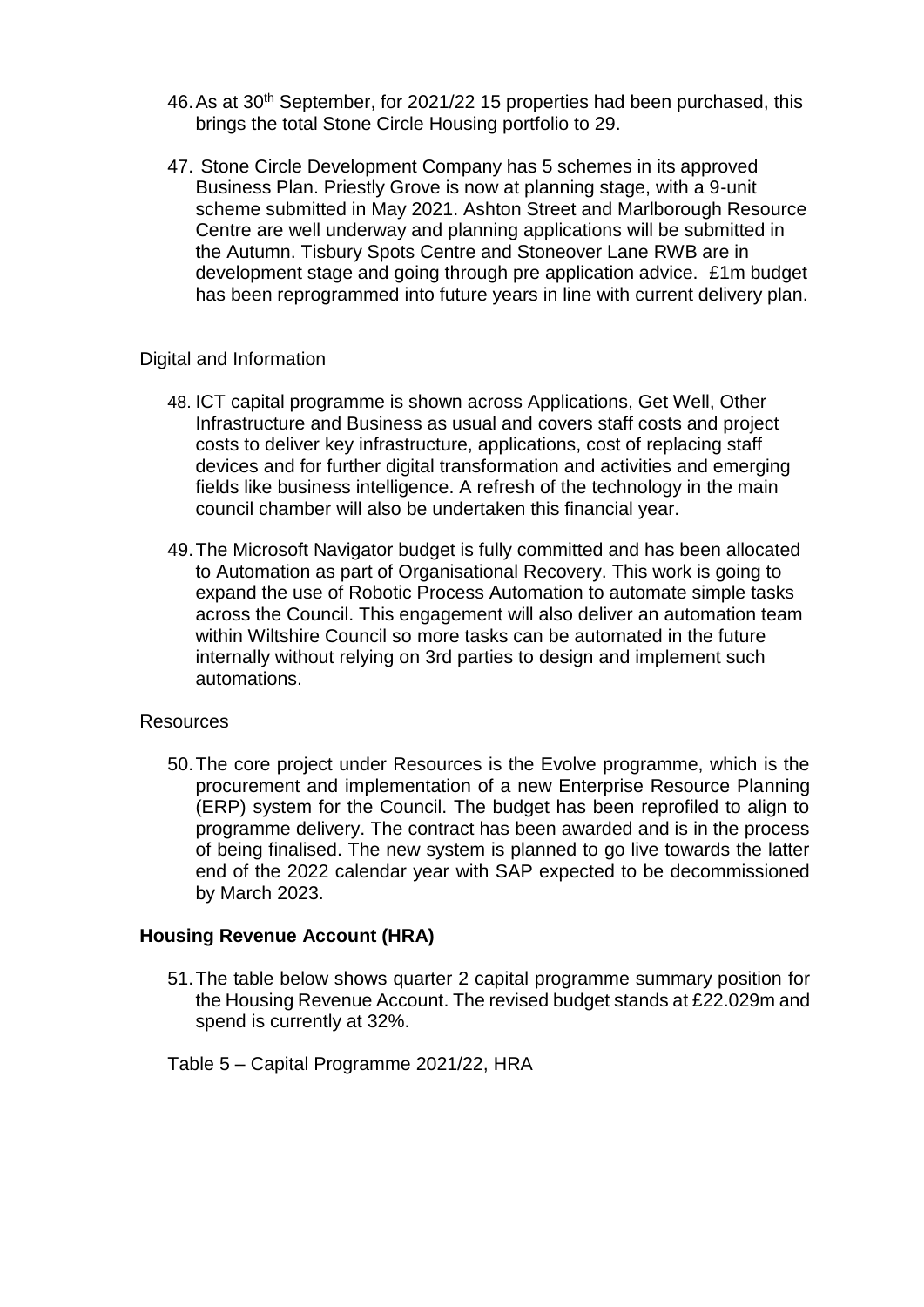|                                | <b>Original</b>     |                |                     |               |
|--------------------------------|---------------------|----------------|---------------------|---------------|
|                                | <b>Budget</b>       | <b>Revised</b> | <b>Actual Spend</b> | % Actual to   |
|                                | <b>Approved Feb</b> | <b>Budget</b>  | as at Qtr. 2        | <b>Budget</b> |
|                                | 2021                |                |                     |               |
|                                | A                   | <u>B</u>       | <u>c</u>            | C/B           |
|                                | £m                  | £m             | £m                  | £m            |
| <b>Housing Revenue Account</b> | 31.577              | 22.029         | 7.071               | 32%           |

- 52.HRA Capital programme consists of two elements, the planned capital maintenance and the council house build programme. The planned capital maintenance of the existing housing stock covers bathrooms, kitchens, roofs, boilers etc. and the Council House Build programme, which has been split into different phases, is planned to deliver 1000 homes over the next ten years.
- 53.The Council House Build Programme has progressed well with the three section 106 purchases, with all fifty-two units due to be on site by the end of this year. Six shared ownership units, in Upavon and Chippenham are due to be handed over by the end of December with a further seven due to complete by the end of the financial year.
- 54.The purchasing programme, where the Council re-purchases Right To Buy properties, is on track with five units completed to date and a further nine units expected to complete by the end of the financial year.
- 55.Five New build units are due to start on site in December with the demolition of the former Youth Centre at New Zealand Avenue, Salisbury, this is pending planning variation determination due in November. Nineteen Modern Methods of Construction units are awaiting planning determination and are due to start on site in the new year. The modules themselves are already 50% completed and in the factory awaiting planning permission to enable the external façade, windows and doors to be fitted before being transported to site.

## **Place and Environment**

- 56.The table below shows the quarter 2 capital programme summary position for Place and Environment Directorate. The revised budget stands at £71.816m and spend is currently at 26%.
- 57.A total of £0.096m has been added to the Capital Programme and the profiled budget can be seen on Appendix B, £0.070m was added into the 21/22 budget. This is for a successful grant bid to the Forestry Commission for the Treescape Fund for Bradford on Avon. The scheme will be managed by the Town Council and will be used for tree planting outside of woodlands.
- 58.A total of £8.249m has been reprogrammed into future years in line with current delivery plans.

Table 6 – Capital Programme 2020/21, Place and Environment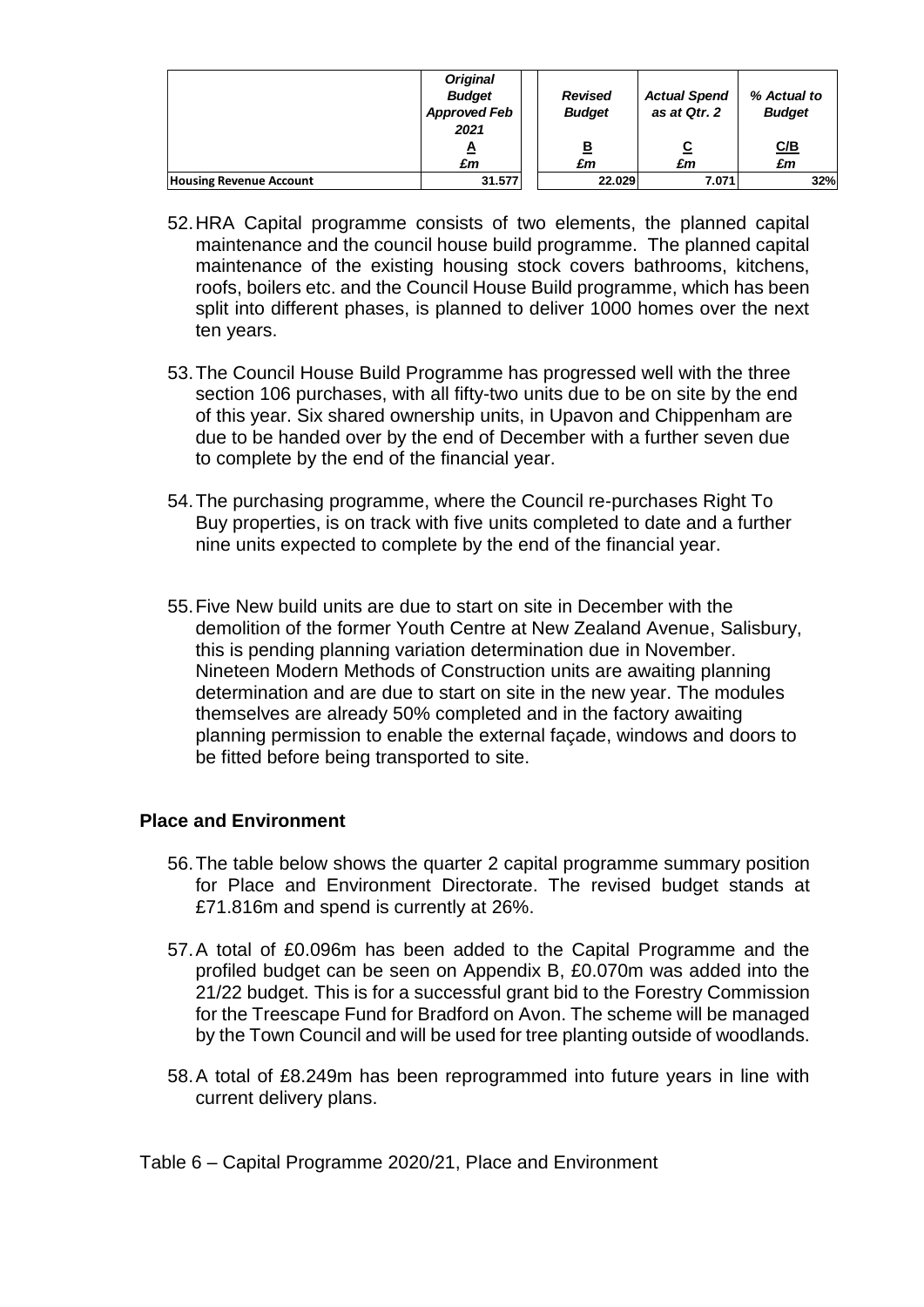|                                        | <b>Original</b><br><b>Budget</b><br><b>Approved Feb</b><br>2021<br>◬<br>£m | <b>Revised</b><br><b>Budget</b><br><u>B</u><br>£m | <b>Actual Spend</b><br>as at Qtr. 2<br><u>c</u><br>£m | % Actual to<br><b>Budget</b><br><u>C/B</u><br>£m |
|----------------------------------------|----------------------------------------------------------------------------|---------------------------------------------------|-------------------------------------------------------|--------------------------------------------------|
| Economic Development & Planning        | 11.282                                                                     | 22.332                                            | 0.072                                                 | 0%                                               |
| Highways & Environment                 | 27.288                                                                     | 33.940                                            | 12.437                                                | 37%                                              |
| Communities & Neighbourhood            | 26.619                                                                     | 15.544                                            | 5.877                                                 | 38%                                              |
| Corporate Director Place & Environment | 65.189                                                                     | 71.816                                            | 18.386                                                | 26%                                              |

Economic Development & Planning

- 59.There are four significant schemes included in the revised 2021/22 programme under Economic Development and Planning the budgets in 2021/22 are Porton Science Park phase two £7.756m and West Ashton Urban Extension Project at £8.784m, Salisbury Future High Street £2.593m and Trowbridge Future High Street £2.157m.
- 60.The Council's main building contractor McAvoy started on site at Porton Science Park on the 2<sup>nd</sup> of August 2021, the builders have established their site compound and begun clearing the site, the foundation work is almost complete. Work has begun on the modules in the factory in Ireland and these are programmed to be transported to site in December/January. Funding agreement with the SWLEP for the Getting Building Funding has been signed and agreement for ERDF grant is in the process of being sealed. The programme is on track to open the second phase building in spring 2022.
- 61.In June 2021 cabinet approved a £0.530 million capital programme commitment to cover the estimated total cost of fit-out works for a new tenant at the new Porton Innovation Centre, this was to be recovered within a five-year period from the tenant. Due to abnormal inflation in build costs brought about in part by the Covid-19 pandemic, the total fixed price estimate for these costs has increased to £0.6 million.
- 62.Furthermore, negotiations with the prospective tenants reveal that it is unable to pay the full capital costs of both the Mechanical and Engineering required for their fit out, and the furnishings needed to convert the shell space to an office specification, either up front or within a five-year term. To accommodate this high-value employer, it is recommended that the Council pay for the capital cost of Mechanical and Engineering at £0.500m and that this is recovered from the tenant through an uplift in rent over a longer period than originally agreed of ten years, this will be in line with the lease the tenant will take. The tenant shall pay for its furnishings to convert the shell space to office itself at £0.100m. This will ensure that the council achieves its targeted occupancy level for the Grow On space at the Porton Innovation Centre, remains on target to break even on the scheme at year 4, and does not incur any additional costs than those previously approved by Cabinet in June 2021.
- 63.Cabinet is asked to acknowledge the increased cost of fitout for the new tenant at Porton Innovation Centre and approve the increase to the repayment period from five years to ten years.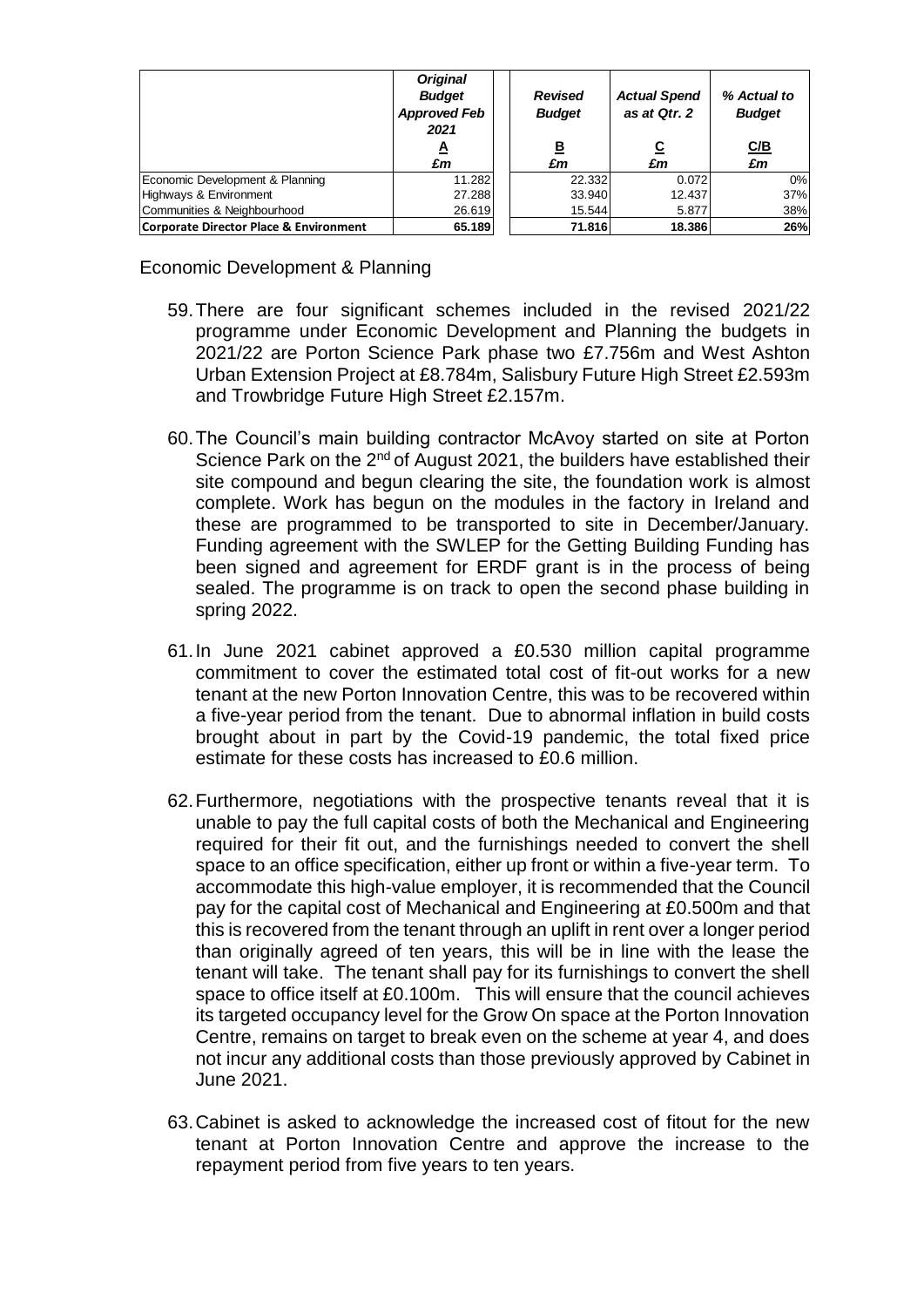- 64.The West Ashton Urban Extension scheme will unlock 2,200 houses on the site. The grant will be passported to Persimmons upon reaching the relevant milestones. The Housing Infrastructure Funding grant is revolving, which means that it will be repaid to the council by the developer as the new houses are occupied. The council will agree with Homes England other housing schemes in Wiltshire which have viability issues which the funding can then be reinvested into, accelerating the delivery of further new housing for our communities.
- 65.Salisbury Future High street will focus on the Station Forecourt and Fisherton Street in Salisbury. This will enhance the public realm and improve accessibility to make it easier, safer, and more convenient to travel into the city centre.
- 66.The Trowbridge Future High Streets Fund will be spent across a range of projects aiming to strengthen the sustainability of Trowbridge Town centre by creating a more diverse offer and increasing footfall. Ensuring this longterm sustainability involves maximising the use of some key buildings, bringing vacant retail units back into use, as well as improving connectivity, the public realm and active travel opportunities within the town centre.
- 67.The programmes are both at mobilisation and design stage with engagement planned to start next year. The programmes are profiled to be delivered by March 2024 in line with MHCLG funding timescales.

Highways & Environment

- 68.Highways & Environment covers the major maintenance for Highways including flooding prevention and drainage. The works programme is all on track to spend in full for 2021/22.
- 69.The LED project to convert 40,000 streetlights to LED is due to complete in December 2021. The programme is delivering energy and maintenance savings to cover the cost of borrowing for the programme and deliver an additional £0.400m revenue savings.
- 70.The Major Road Network budget is for preparatory work on the A350 Melksham Bypass, A338 Salisbury Junction Improvements, A350 Chippenham Bypass (Ph 4 & 5), and M4 Junction 17 Improvements to prepare the Outline Business Cases (OBC). If the Department of Transport approve the OBCs they will provide further funding to help develop the Full Business Cases, Cabinet update reports and any relevant approvals will be sought at this time.

Communities & Neighbourhood

71.Melksham Campus construction started on site in March 2021, with a 63 week programme, budget has been aligned to match programme delivery with £2.280m reprogrammed into future years. The site is on programme to open in Autumn 2022.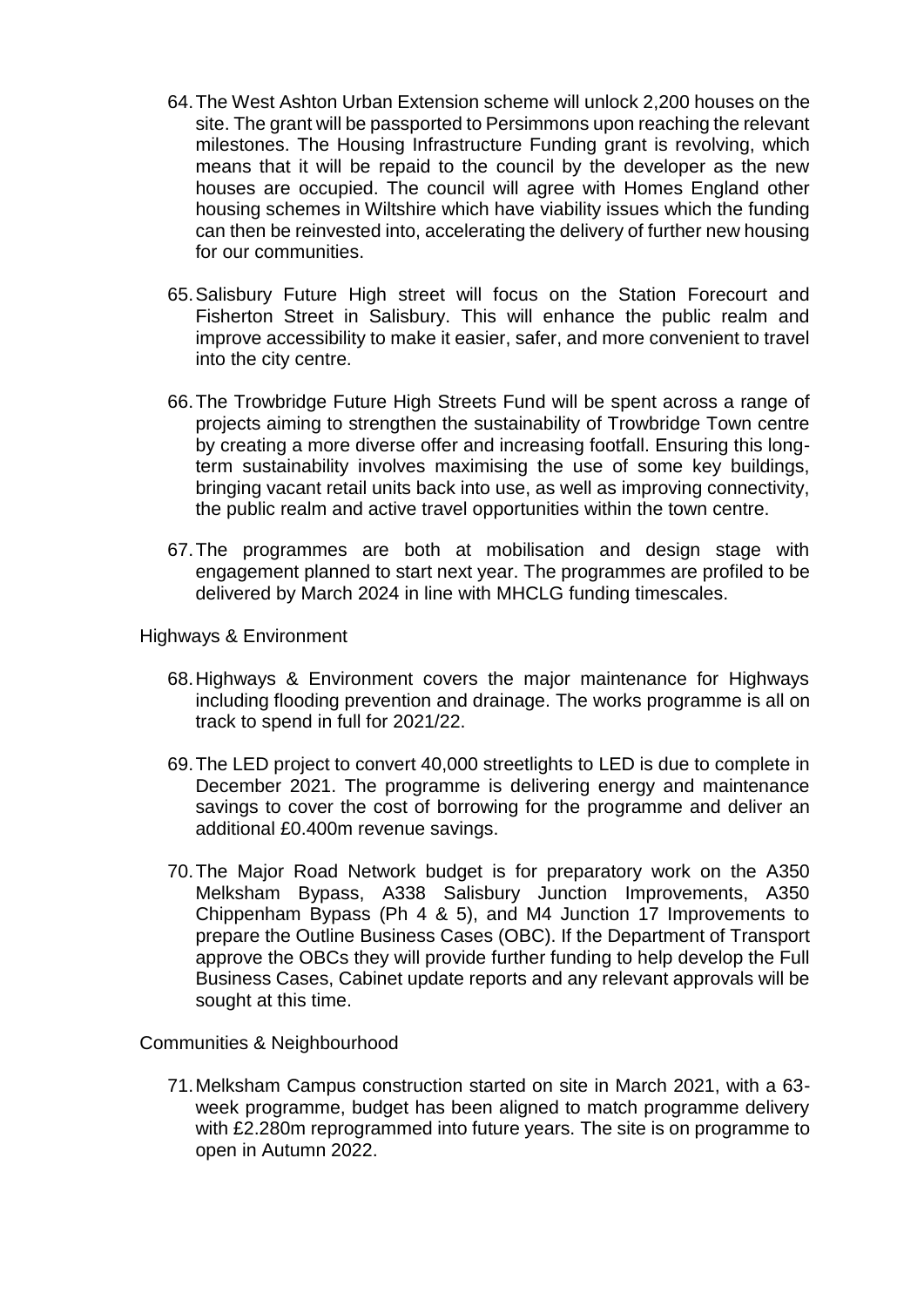72.Planning has been granted for Melksham House and demolition is planned to start at the end of year in advance of the access road being constructed. The Government levelling up funding bid was unsuccessful; options are being developed and will be presented as a separate Cabinet report in the future.

# **Capital Programme 2021/22 Funding**

73.The Capital Programme for 2021/22 has been financed as shown in the table below as at quarter 2.

**Funding £'m** Grants 69.712 Contributions 3.169 HRA 21.482 Capital Receipts **3.238** Borrowing Funded by Revenue Savings in Service | 4.274 Borrowing **62.904** Stone Circle Capital Loan 11.561 **Total Capital Programme 2021/22 166.340**

Table 7 – Capital Programme 2021/22 Funding

- 74.The Council bid for and receive Government and third party grants, these come from various departments including Department for Transport, Homes England, Department for Business, Energy and Industrial Strategy, Ministry of Housing, Communities and Local Government and Department for Education.
- 75.In addition to grants, contributions are also used to finance the programme, contributions cover any third party non grant funding for example S106 developer contributions, Community Infrastructure Levy (CIL), contributions from private or public sector organisations.
- 76.The HRA finances its capital programme depending on sources available in that financial year with the aim of minimising borrowing. The new build programme financing has been delegated to the Corporate Director of Resources and the Director of Housing and Commercial. Funding sources are the HRA Revenue and Capital Reserves, Right to Buy receipts, shared ownership receipts, commuted sums, grants, and as a last resort borrowing.
- 77.The General Fund borrowing figure of £57.178m, together with historic Council borrowing, will generate a Minimum Revenue Provision (MRP) charge, which is the amount Councils have to statutorily set aside to repay the debt. For 2021/22 a revenue saving of £1.926m (for MRP and Interest payable) has been reported as a result of the reduction in the 2020/21 capital programme year end position.
- 78. The 2021/22 capital schemes funded by borrowing inform the Financing and Investment Income and Expenditure budget for 2022/23, the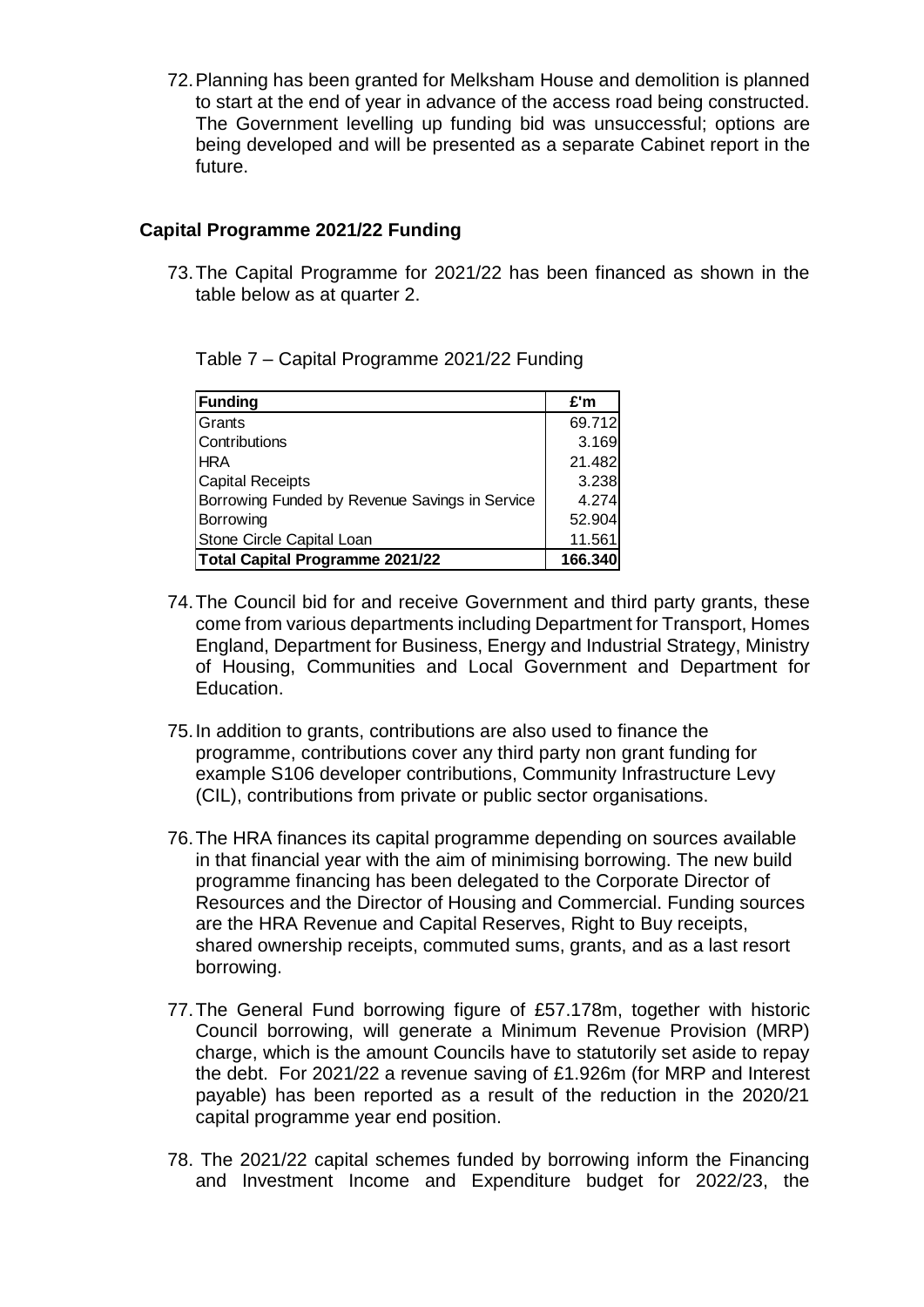programme therefore needs to be deliverable to ensure that revenue budget is not set aside unnecessarily and diverted away from key services. The programme needs to be reviewed to ensure it is robust and achievable, this will be done as part of budget monitoring and the quarter 2 review will be key to informing the 2022/23 budget setting process.

79.The Council brought forward into 2021/22 £7.582m of capital receipts and is forecasting to achieve £4.043m receipts from the disposal on assets in 2021/22. This is a reduction of £0.326m from quarter 1 report, forecast receipts have been updated, 5 sites have slipped to future years and 4 additional receipts were secured from restructuring leases after approaches from Headleasees. £3.238m of capital receipts are planned to be used to finance the capital programme and £3.893 under Capital Receipts flexibilities to fund transformational schemes. This would leave a balance to roll forward to 2022/23 of £4.495m.

## **Overview and Scrutiny Engagement**

63. Regular reports are taken to Overview & Scrutiny relating to the Council's financial position.

# **Safeguarding Implications**

64.None have been identified as arising directly from this report.

# **Public Health Implications**

65.None have been identified as arising directly from this report.

# **Procurement Implications**

66.None have been identified as arising directly from this report.

# **Equalities Impact of the Proposal**

67.None have been identified as arising directly from this report.

# **Environmental and Climate Change Considerations**

68.None have been identified as arising directly from this report.

## **Risks that may arise if the proposed decision and related work is not taken**

69. If the Council fails to take actions to address forecast shortfalls, overspends or increases in its costs it will need to draw on reserves or undertake further borrowing. The level of reserves is limited and a one-off resource that cannot be used as a long-term sustainable strategy for financial stability and additional borrowing will bring additional revenue costs.

## **Risks that may arise if the proposed decision is taken and actions that will be taken to manage these risks**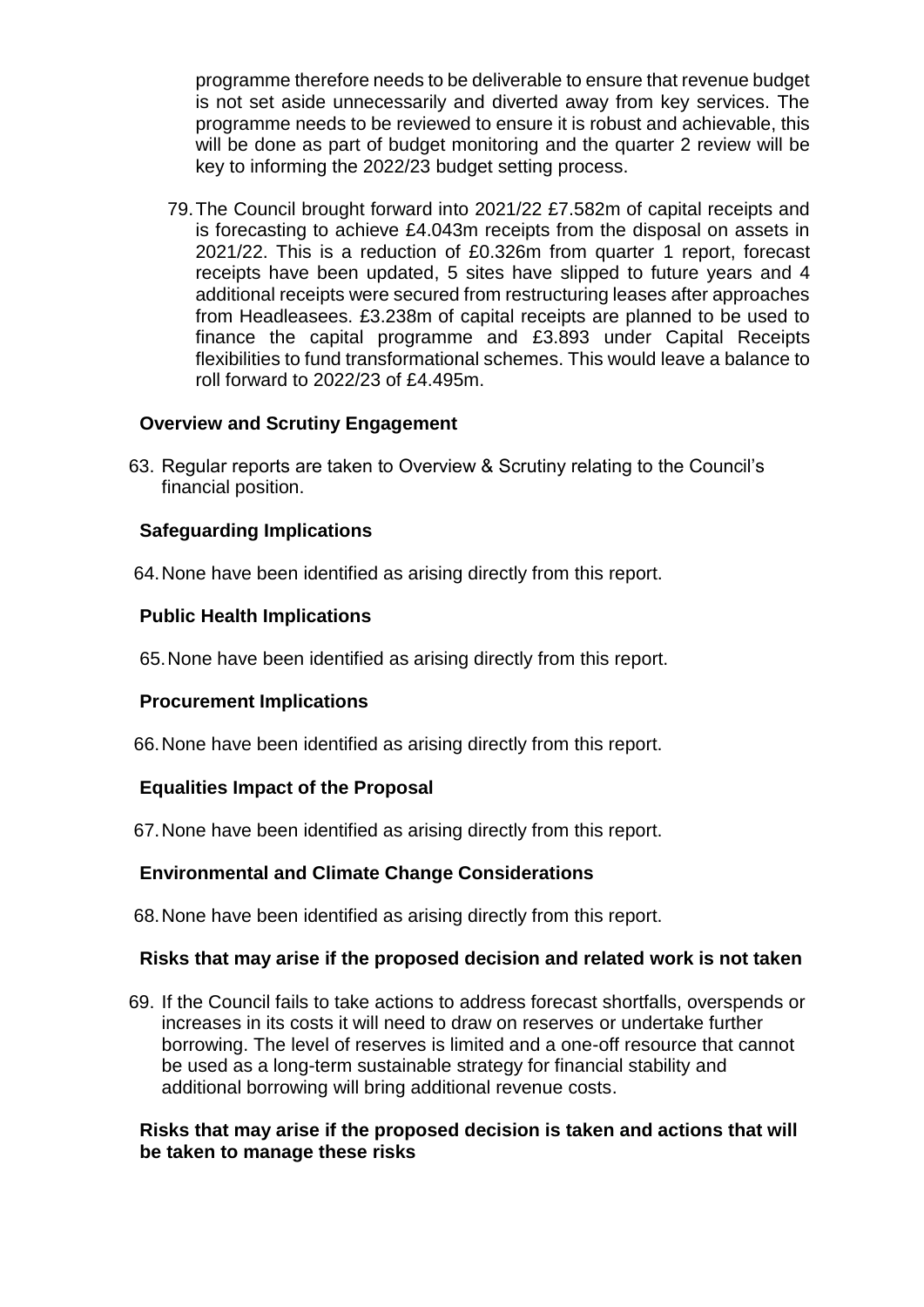70. Ongoing budget monitoring and management, of which this report forms part of the control environment, is a mitigating process to ensure early identification and action is taken.

# **Financial Implications – S151 commentary**

- 71. The financial implications are implicit throughout the report.
- 72. As part of the budget monitoring process reviews are carried out of the likely timing of the delivery of the schemes within the Capital Programme. Following the review that was carried out as part of quarter one monitoring a further review has been carried out and £55m of spend is now forecast in future years as the delivery of some schemes has been assessed in more detail. This review and more specifically the funding of the schemes that have been reprofiled is assessed to ensure the financial impacts on areas such as the revenue budget are identified and included in the council's future budget requirements.
- 73. These reviews will continue as part of the quarterly budget monitoring process so that forecasts are made with greater confidence and the understanding of future funding requirements for borrowing and impact on the budget requirement for 2022/23 and future years is understood.

# **Legal Implications**

74. None have been identified as arising directly from this report.

## **Workforce Implications**

75. No workforce implications have been identified as arising directly from this report. Ongoing budget monitoring and management, of which this report forms part of the control environment, is a mitigating process to ensure early identification of variances and action is taken so that impacts to the workforce are minimised.

# **Options Considered**

76. Budget monitoring forms part of the financial control environment and it is important to provide reporting on all aspects of financial management and performance to Cabinet and the public, including delivery to plans, variances and risks and impacts.

# **Conclusions**

77. The report supports effective decision making and ensures a sound financial control environment.